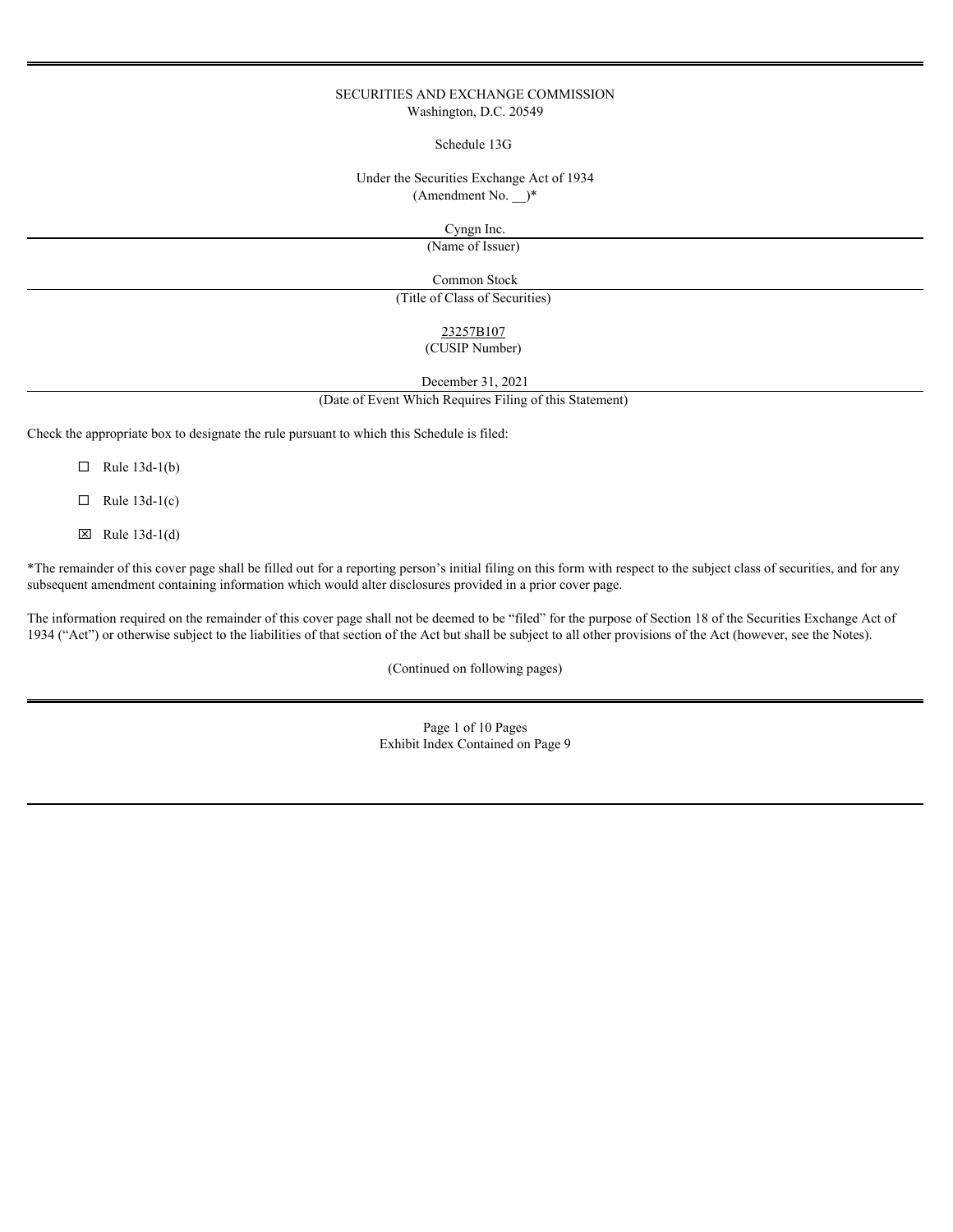|                | <b>CUSIP NO. 23257B107</b>                                                                                                           |                                                                                                                                                                                                                                                                           | 13 G | Page 2 of 10                                                                                                                                                                                                                                                                                                                                                                                                                                                                                                                                                                                                                                                                                                                                                                                                                                    |                               |
|----------------|--------------------------------------------------------------------------------------------------------------------------------------|---------------------------------------------------------------------------------------------------------------------------------------------------------------------------------------------------------------------------------------------------------------------------|------|-------------------------------------------------------------------------------------------------------------------------------------------------------------------------------------------------------------------------------------------------------------------------------------------------------------------------------------------------------------------------------------------------------------------------------------------------------------------------------------------------------------------------------------------------------------------------------------------------------------------------------------------------------------------------------------------------------------------------------------------------------------------------------------------------------------------------------------------------|-------------------------------|
|                | NAME OF REPORTING PERSONS<br>Andreessen Horowitz Fund III, L.P. ("AH III")                                                           |                                                                                                                                                                                                                                                                           |      |                                                                                                                                                                                                                                                                                                                                                                                                                                                                                                                                                                                                                                                                                                                                                                                                                                                 |                               |
| 2              |                                                                                                                                      | CHECK THE APPROPRIATE BOX IF A MEMBER OF A GROUP                                                                                                                                                                                                                          |      | (a)                                                                                                                                                                                                                                                                                                                                                                                                                                                                                                                                                                                                                                                                                                                                                                                                                                             | $\Box$<br>$\mathbf{x}$<br>(b) |
| 3              | <b>SEC USE ONLY</b>                                                                                                                  |                                                                                                                                                                                                                                                                           |      |                                                                                                                                                                                                                                                                                                                                                                                                                                                                                                                                                                                                                                                                                                                                                                                                                                                 |                               |
|                | CITIZENSHIP OR PLACE OF ORGANIZATION<br>Delaware                                                                                     |                                                                                                                                                                                                                                                                           |      |                                                                                                                                                                                                                                                                                                                                                                                                                                                                                                                                                                                                                                                                                                                                                                                                                                                 |                               |
|                | <b>NUMBER OF</b><br><b>SHARES</b><br><b>BENEFICIALLY</b><br><b>OWNED BY EACH</b><br><b>REPORTING</b><br><b>PERSON</b><br><b>WITH</b> | <b>SOLE VOTING POWER</b><br>$5\overline{)}$<br>to vote these shares.<br><b>SHARED VOTING POWER</b><br>6<br>See response to row 5.<br><b>SOLE DISPOSITIVE POWER</b><br>power to dispose of these shares.<br>8<br><b>SHARED DISPOSITIVE POWER</b><br>See response to row 7. |      | 5,234,828 shares, for itself and as nominee for Andreessen Horowitz Fund III-A, L.P. ("AH III-A"),<br>Andreessen Horowitz Fund III-B, L.P. ("AH III-B") and Andreessen Horowitz Fund III-Q, L.P. ("AH III-<br>Q"), except that AH Equity Partners III, L.L.C. ("AH Equity III"), the general partner of AH III, may be<br>deemed to have sole power to vote these shares, and Marc Andreessen ("Andreessen") and Benjamin<br>Horowitz ("Horowitz"), the managing members of AH Equity III, may be deemed to have shared power<br>5,234,828 shares, for itself and as nominee for AH III-A, AH III-B and AH III-Q, except that AH Equity<br>III, the general partner of AH III, may be deemed to have sole power to dispose of these shares, and<br>Andreessen and Horowitz, the managing members of AH Equity III, may be deemed to have shared |                               |
| $\overline{9}$ |                                                                                                                                      | AGGREGATE AMOUNT BENEFICIALLY OWNED BY EACH REPORTING PERSON                                                                                                                                                                                                              |      |                                                                                                                                                                                                                                                                                                                                                                                                                                                                                                                                                                                                                                                                                                                                                                                                                                                 | 5,234,828                     |
| 10             |                                                                                                                                      | CHECK BOX IF THE AGGREGATE AMOUNT IN ROW (9) EXCLUDES CERTAIN SHARES                                                                                                                                                                                                      |      |                                                                                                                                                                                                                                                                                                                                                                                                                                                                                                                                                                                                                                                                                                                                                                                                                                                 | $\Box$                        |
| 11             |                                                                                                                                      | PERCENT OF CLASS REPRESENTED BY AMOUNT IN ROW 9                                                                                                                                                                                                                           |      |                                                                                                                                                                                                                                                                                                                                                                                                                                                                                                                                                                                                                                                                                                                                                                                                                                                 | $19.8\%$ <sup>1</sup>         |
| 12             | <b>TYPE OF REPORTING PERSON</b>                                                                                                      |                                                                                                                                                                                                                                                                           |      |                                                                                                                                                                                                                                                                                                                                                                                                                                                                                                                                                                                                                                                                                                                                                                                                                                                 | PN                            |

 $1$  Based on 26,434,285 shares of the Issuer's Common Stock outstanding as of November 17, 2021, as reported by the Issuer in its Form 10-Q filed with the Securities and Exchange Commission on November 19, 2021.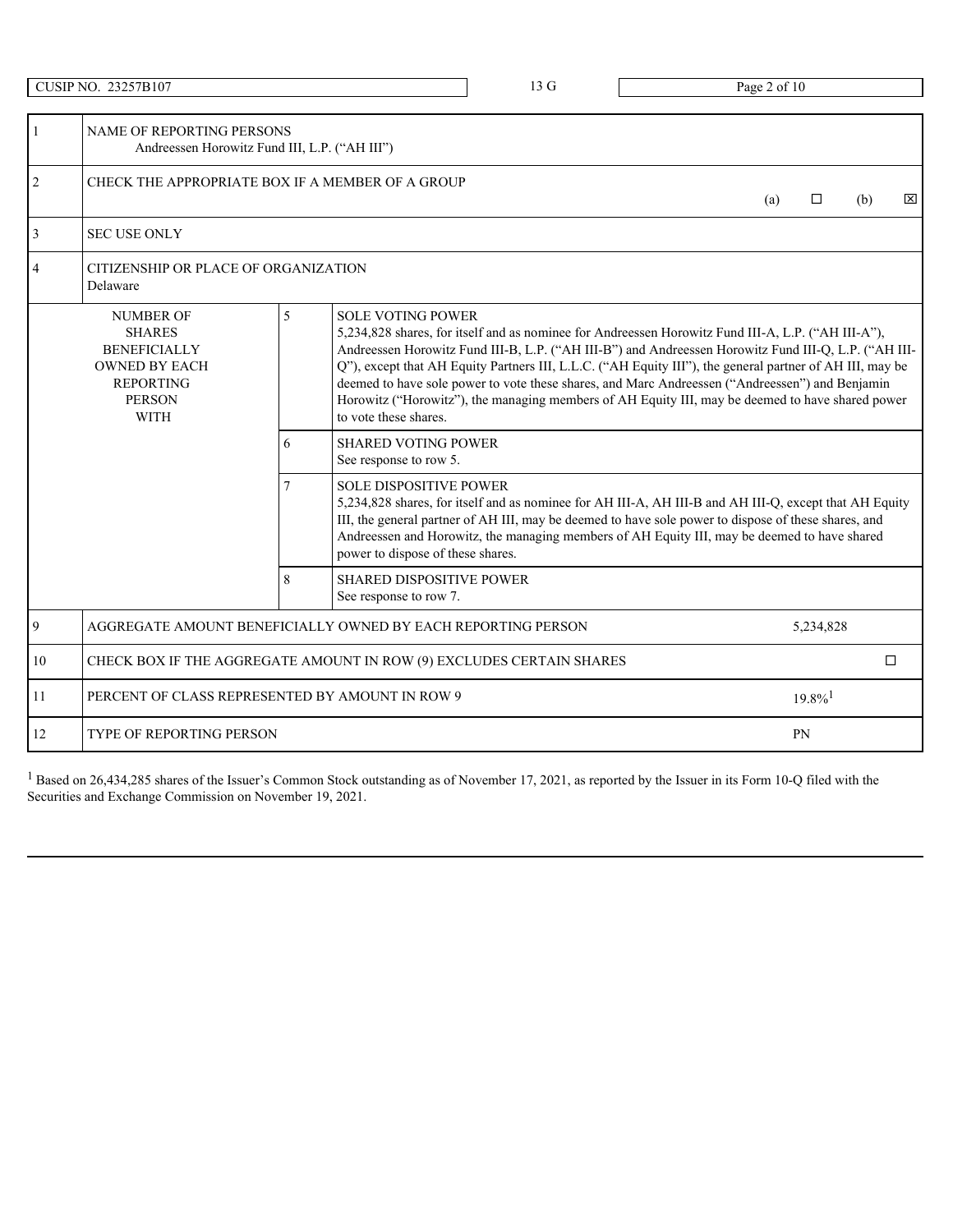|               | <b>CUSIP NO. 23257B107</b>                                                                           |                                                                      | 13 G                                                    | Page 3 of 10                                                                                                                                                                                                                                                                                                            |                               |
|---------------|------------------------------------------------------------------------------------------------------|----------------------------------------------------------------------|---------------------------------------------------------|-------------------------------------------------------------------------------------------------------------------------------------------------------------------------------------------------------------------------------------------------------------------------------------------------------------------------|-------------------------------|
|               | NAME OF REPORTING PERSONS<br>AH Equity Partners III, L.L.C. ("AH Equity III")                        |                                                                      |                                                         |                                                                                                                                                                                                                                                                                                                         |                               |
| $\mathcal{L}$ |                                                                                                      | CHECK THE APPROPRIATE BOX IF A MEMBER OF A GROUP                     |                                                         | (a)                                                                                                                                                                                                                                                                                                                     | $\Box$<br>$\mathbf{x}$<br>(b) |
|               | <b>SEC USE ONLY</b>                                                                                  |                                                                      |                                                         |                                                                                                                                                                                                                                                                                                                         |                               |
|               | <b>CITIZENSHIP OR PLACE OF ORGANIZATION</b><br>Delaware                                              |                                                                      |                                                         |                                                                                                                                                                                                                                                                                                                         |                               |
|               | <b>NUMBER OF</b><br><b>SHARES</b><br><b>BENEFICIALLY</b><br><b>OWNED BY EACH</b><br><b>REPORTING</b> | $\overline{5}$<br><b>SOLE VOTING POWER</b>                           | deemed to have shared power to vote these shares.       | 5,234,828 shares, all of which are held of record by AH III, for itself and as nominee for AH III-A, AH<br>III-B and AH III-Q. AH Equity III, the general partner of AH III, may be deemed to have sole power to<br>vote these shares, and Andreessen and Horowitz, the managing members of AH Equity III, may be       |                               |
|               | <b>PERSON</b><br><b>WITH</b>                                                                         | <b>SHARED VOTING POWER</b><br>6<br>See response to row 5.            |                                                         |                                                                                                                                                                                                                                                                                                                         |                               |
|               |                                                                                                      | <b>SOLE DISPOSITIVE POWER</b>                                        | deemed to have shared power to dispose of these shares. | 5,234,828 shares, all of which are held of record by AH III, for itself and as nominee for AH III-A, AH<br>III-B and AH III-Q. AH Equity III, the general partner of AH III, may be deemed to have sole power to<br>dispose of these shares, and Andreessen and Horowitz, the managing members of AH Equity III, may be |                               |
|               |                                                                                                      | 8<br>SHARED DISPOSITIVE POWER<br>See response to row 7.              |                                                         |                                                                                                                                                                                                                                                                                                                         |                               |
| 9             |                                                                                                      | AGGREGATE AMOUNT BENEFICIALLY OWNED BY EACH REPORTING PERSON         |                                                         |                                                                                                                                                                                                                                                                                                                         | 5,234,828                     |
| 10            |                                                                                                      | CHECK BOX IF THE AGGREGATE AMOUNT IN ROW (9) EXCLUDES CERTAIN SHARES |                                                         |                                                                                                                                                                                                                                                                                                                         | $\Box$                        |
| 11            | PERCENT OF CLASS REPRESENTED BY AMOUNT IN ROW 9                                                      |                                                                      |                                                         |                                                                                                                                                                                                                                                                                                                         | $19.8\%$ <sup>1</sup>         |
| 12            | <b>TYPE OF REPORTING PERSON</b>                                                                      |                                                                      |                                                         |                                                                                                                                                                                                                                                                                                                         | O <sub>O</sub>                |

 $1$  Based on 26,434,285 shares of the Issuer's Common Stock outstanding as of November 17, 2021, as reported by the Issuer in its Form 10-Q filed with the Securities and Exchange Commission on November 19, 2021.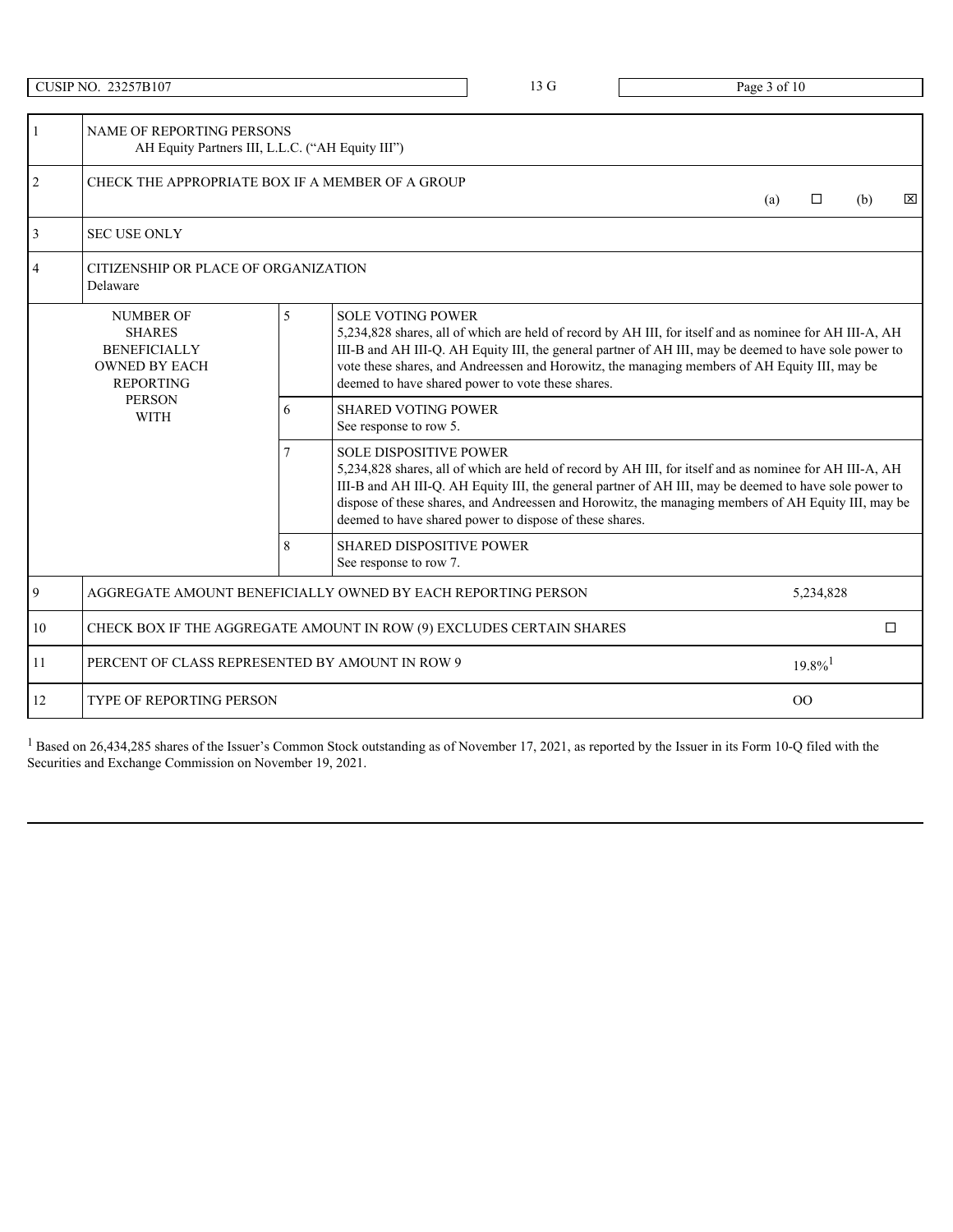|                | <b>CUSIP NO. 23257B107</b>                                                                      |   |                                                                             | 13 G                                                         | Page 4 of 10                                                                                                                                                                                                    |                              |  |  |
|----------------|-------------------------------------------------------------------------------------------------|---|-----------------------------------------------------------------------------|--------------------------------------------------------------|-----------------------------------------------------------------------------------------------------------------------------------------------------------------------------------------------------------------|------------------------------|--|--|
|                |                                                                                                 |   |                                                                             |                                                              |                                                                                                                                                                                                                 |                              |  |  |
|                | <b>NAME OF REPORTING PERSONS</b><br>Marc Andreessen ("Andreessen")                              |   |                                                                             |                                                              |                                                                                                                                                                                                                 |                              |  |  |
| $\overline{2}$ | CHECK THE APPROPRIATE BOX IF A MEMBER OF A GROUP                                                |   |                                                                             |                                                              | (a)                                                                                                                                                                                                             | $\boxtimes$<br>$\Box$<br>(b) |  |  |
|                | <b>SEC USE ONLY</b>                                                                             |   |                                                                             |                                                              |                                                                                                                                                                                                                 |                              |  |  |
|                | CITIZENSHIP OR PLACE OF ORGANIZATION<br>U.S. Citizen                                            |   |                                                                             |                                                              |                                                                                                                                                                                                                 |                              |  |  |
|                | <b>NUMBER OF</b><br><b>SHARES</b>                                                               | 5 | <b>SOLE VOTING POWER</b><br>0 shares.                                       |                                                              |                                                                                                                                                                                                                 |                              |  |  |
|                | <b>BENEFICIALLY</b><br><b>OWNED BY EACH</b><br><b>REPORTING</b><br><b>PERSON</b><br><b>WITH</b> | 6 | <b>SHARED VOTING POWER</b>                                                  | and may be deemed to have shared power to vote these shares. | 5,234,828 shares, all of which are held of record by AH III, for itself and as nominee for AH III-A, AH<br>III-B and AH III-Q. Andreessen is a managing member of AH Equity III, the general partner of AH III, |                              |  |  |
|                |                                                                                                 |   | <b>SOLE DISPOSITIVE POWER</b><br>0 shares.                                  |                                                              |                                                                                                                                                                                                                 |                              |  |  |
|                |                                                                                                 | 8 | <b>SHARED DISPOSITIVE POWER</b><br>shared power to dispose of these shares. |                                                              | 5,234,828 shares, all of which are held of record by AH III, for itself and as nominee for AH III-A, AH<br>III-B and AH III-Q. Andreessen is a managing member of AH Equity III, and may be deemed to have      |                              |  |  |
| $\mathbf Q$    | AGGREGATE AMOUNT BENEFICIALLY OWNED BY EACH REPORTING PERSON                                    |   |                                                                             |                                                              |                                                                                                                                                                                                                 | 5,234,828                    |  |  |
| 10             | CHECK BOX IF THE AGGREGATE AMOUNT IN ROW (9) EXCLUDES CERTAIN SHARES                            |   |                                                                             |                                                              |                                                                                                                                                                                                                 | $\Box$                       |  |  |
| 11             | PERCENT OF CLASS REPRESENTED BY AMOUNT IN ROW 9                                                 |   |                                                                             |                                                              |                                                                                                                                                                                                                 | $19.8\%$ <sup>1</sup>        |  |  |
| 12             | TYPE OF REPORTING PERSON                                                                        |   |                                                                             |                                                              |                                                                                                                                                                                                                 | IN                           |  |  |

 $<sup>1</sup>$  Based on 26,434,285 shares of the Issuer's Common Stock outstanding as of November 17, 2021, as reported by the Issuer in its Form 10-Q filed with the</sup> Securities and Exchange Commission on November 19, 2021.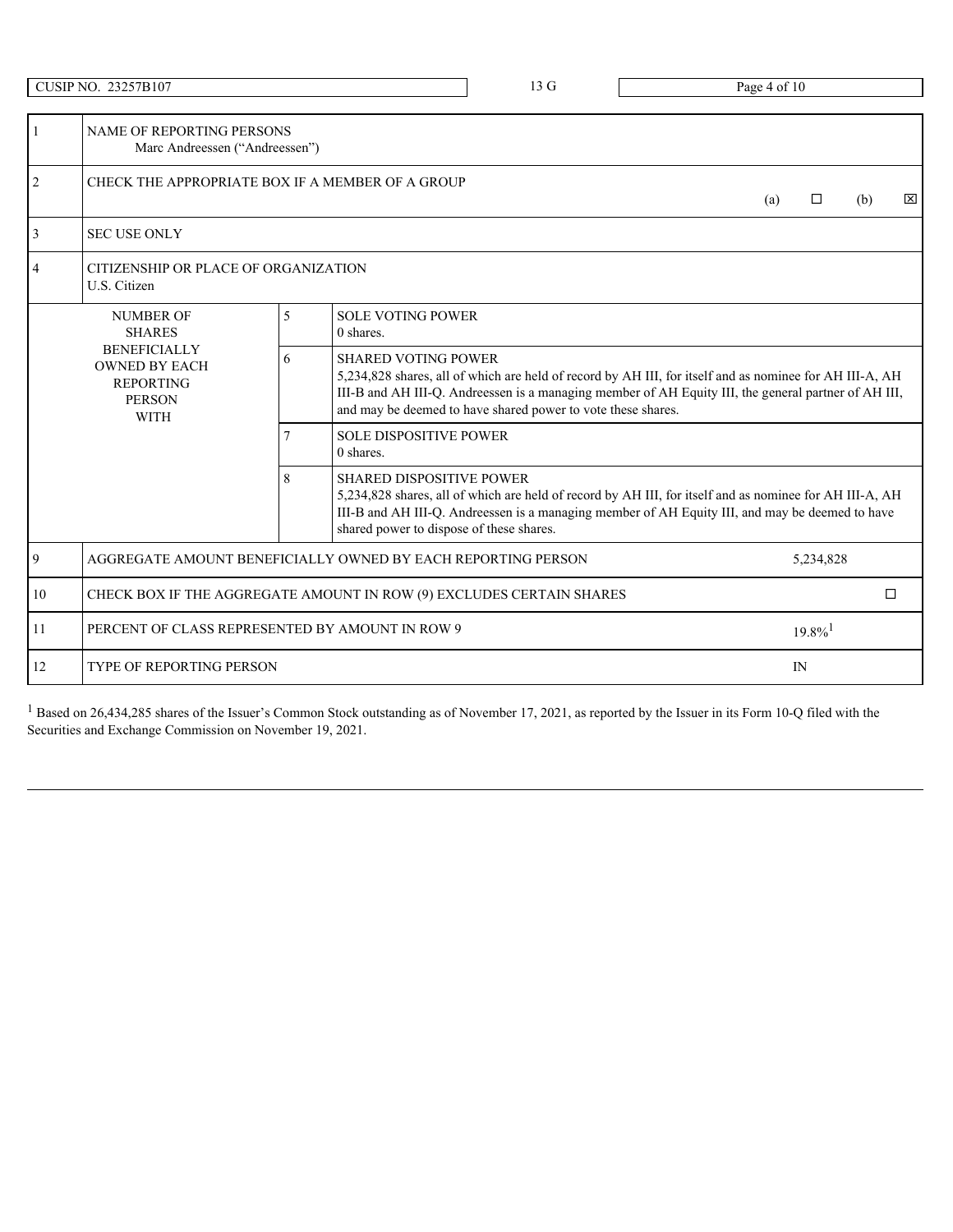|                | <b>CUSIP NO. 23257B107</b>                                                                      |   |                                                                                                                                                                                                                                                                                                             | 13 G                                                           | Page 5 of 10                                                                                                                                                                                                      |               |             |  |
|----------------|-------------------------------------------------------------------------------------------------|---|-------------------------------------------------------------------------------------------------------------------------------------------------------------------------------------------------------------------------------------------------------------------------------------------------------------|----------------------------------------------------------------|-------------------------------------------------------------------------------------------------------------------------------------------------------------------------------------------------------------------|---------------|-------------|--|
|                | NAME OF REPORTING PERSONS                                                                       |   |                                                                                                                                                                                                                                                                                                             |                                                                |                                                                                                                                                                                                                   |               |             |  |
|                | Benjamin Horowitz ("Horowitz")                                                                  |   |                                                                                                                                                                                                                                                                                                             |                                                                |                                                                                                                                                                                                                   |               |             |  |
| $\overline{2}$ | CHECK THE APPROPRIATE BOX IF A MEMBER OF A GROUP                                                |   |                                                                                                                                                                                                                                                                                                             |                                                                | (a)                                                                                                                                                                                                               | $\Box$<br>(b) | $\boxtimes$ |  |
|                | <b>SEC USE ONLY</b>                                                                             |   |                                                                                                                                                                                                                                                                                                             |                                                                |                                                                                                                                                                                                                   |               |             |  |
|                | CITIZENSHIP OR PLACE OF ORGANIZATION<br>U.S. Citizen                                            |   |                                                                                                                                                                                                                                                                                                             |                                                                |                                                                                                                                                                                                                   |               |             |  |
|                | <b>NUMBER OF</b><br><b>SHARES</b>                                                               |   | <b>SOLE VOTING POWER</b><br>0 shares.                                                                                                                                                                                                                                                                       |                                                                |                                                                                                                                                                                                                   |               |             |  |
|                | <b>BENEFICIALLY</b><br><b>OWNED BY EACH</b><br><b>REPORTING</b><br><b>PERSON</b><br><b>WITH</b> | 6 | <b>SHARED VOTING POWER</b><br>5,234,828 shares, all of which are held of record by AH III, for itself and as nominee for AH III-A, AH<br>III-B and AH III-Q. Horowitz is a managing member of AH Equity III, the general partner of AH III, and<br>may be deemed to have shared power to vote these shares. |                                                                |                                                                                                                                                                                                                   |               |             |  |
|                |                                                                                                 |   | <b>SOLE DISPOSITIVE POWER</b><br>0 shares.                                                                                                                                                                                                                                                                  |                                                                |                                                                                                                                                                                                                   |               |             |  |
|                |                                                                                                 | 8 | <b>SHARED DISPOSITIVE POWER</b>                                                                                                                                                                                                                                                                             | may be deemed to have shared power to dispose of these shares. | 5,234,828 shares, all of which are held of record by AH III, for itself and as nominee for AH III-A, AH<br>III-B and AH III-Q. Horowitz is a managing member of AH Equity III, the general partner of AH III, and |               |             |  |
| 9              | AGGREGATE AMOUNT BENEFICIALLY OWNED BY EACH REPORTING PERSON                                    |   |                                                                                                                                                                                                                                                                                                             |                                                                |                                                                                                                                                                                                                   | 5,234,828     |             |  |
| 10             | CHECK BOX IF THE AGGREGATE AMOUNT IN ROW (9) EXCLUDES CERTAIN SHARES                            |   |                                                                                                                                                                                                                                                                                                             |                                                                |                                                                                                                                                                                                                   | $\Box$        |             |  |
| 11             | PERCENT OF CLASS REPRESENTED BY AMOUNT IN ROW 9                                                 |   |                                                                                                                                                                                                                                                                                                             |                                                                |                                                                                                                                                                                                                   | $19.8\%$      |             |  |
| 12             | TYPE OF REPORTING PERSON                                                                        |   |                                                                                                                                                                                                                                                                                                             |                                                                |                                                                                                                                                                                                                   | IN            |             |  |

 $<sup>1</sup>$  Based on 26,434,285 shares of the Issuer's Common Stock outstanding as of November 17, 2021, as reported by the Issuer in its Form 10-Q filed with the</sup> Securities and Exchange Commission on November 19, 2021.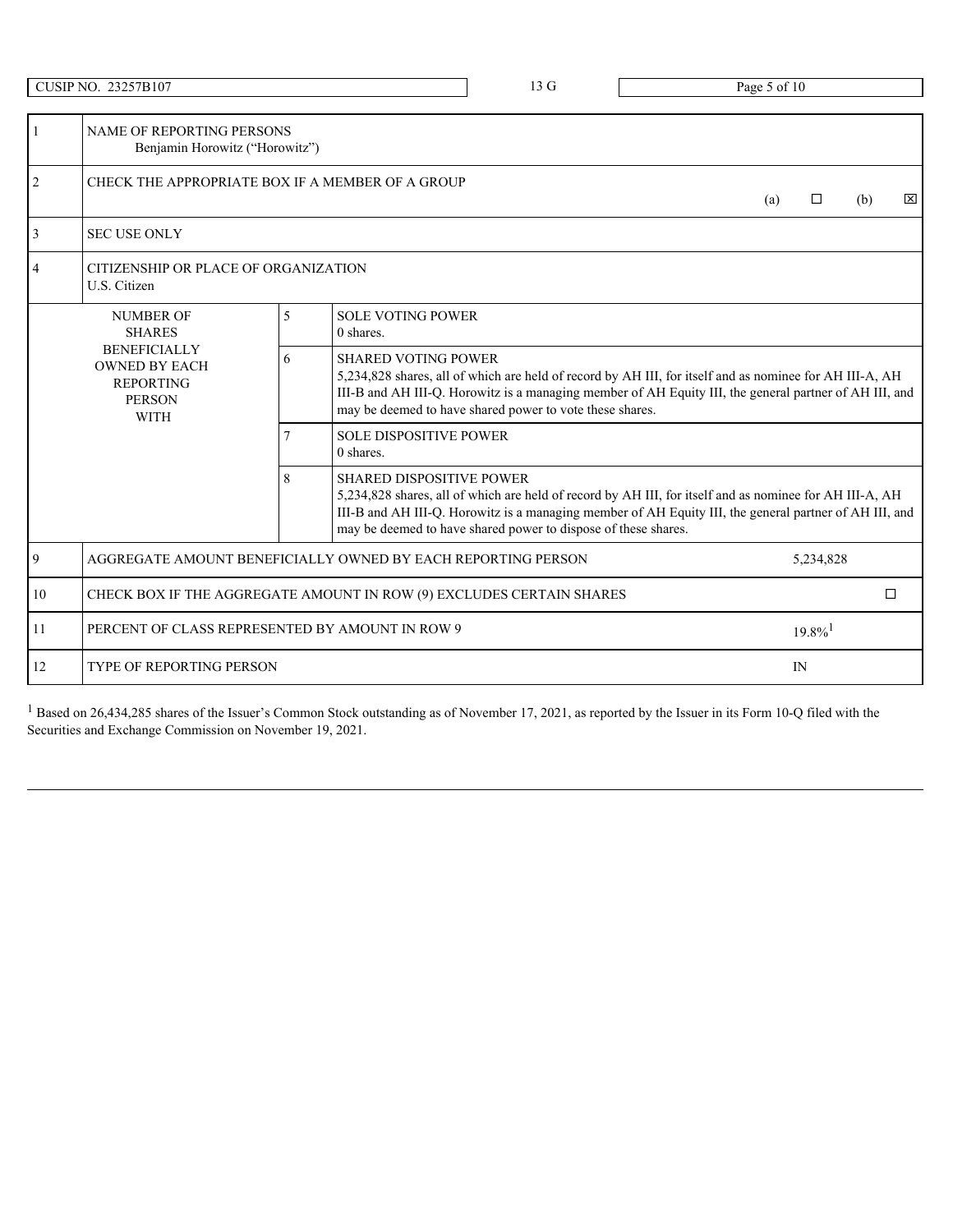# CUSIP NO. 23257B107 13 G Page 6 of 10

ITEM 1(A). NAME OF ISSUER

Cyngn Inc.

# ITEM 1(B). ADDRESS OF ISSUER'S PRINCIPAL EXECUTIVE OFFICES

1015 O'Brien Dr. Menlo Park, CA 94025

# ITEM 2(A). NAME OF PERSONS FILING

This Schedule 13G is filed by Andreessen Horowitz Fund III, L.P., a Delaware limited partnership ("AH III"), AH Equity Partners III, L.L.C., a Delaware limited liability company ("AH Equity III"), Marc Andreessen ("Andreessen") and Benjamin Horowitz ("Horowitz"). The foregoing entities and individuals are collectively referred to herein as the "Reporting Persons."

AH Equity III is the general partner of AH III and may be deemed to have sole power to vote and sole power to dispose of shares of the Issuer held of record by AH III for itself and as nominee for Andreessen Horowitz Fund III-A, L.P., a Delaware limited partnership, Andreessen Horowitz Fund III-B, L.P., a Delaware limited partnership, and Andreessen Horowitz Fund III-Q, L.P., a Delaware limited partnership. Andreessen and Horowitz are managing members of AH Equity III and may be deemed to have shared power to vote and shared power to dispose of shares of the Issuer held of record by AH III for itself and as nominee.

#### ITEM 2(B). ADDRESS OF PRINCIPAL BUSINESS OFFICE

The address for each of the Reporting Persons is:

Andreessen Horowitz 2865 Sand Hill Road, Suite 101 Menlo Park, CA 94025

# ITEM 2(C) CITIZENSHIP

See Row 4 of cover page for each Reporting Person.

# ITEM 2(D) TITLE OF CLASS OF SECURITIES

Common Stock, \$0.00001 par value per share.

ITEM 2(E) CUSIP NUMBER

23257B107

ITEM 3. Not applicable.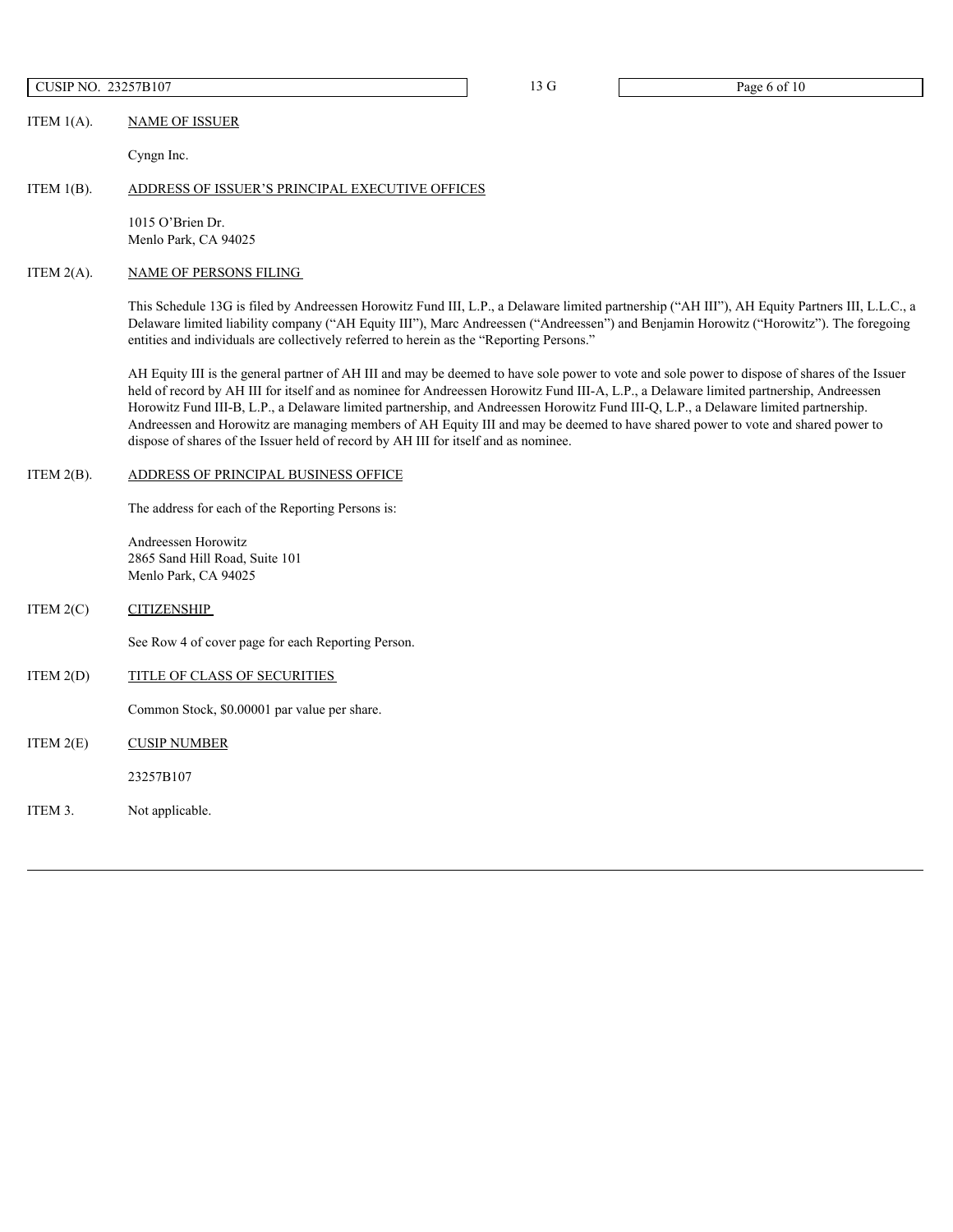# ITEM 4. OWNERSHIP

The following information with respect to the beneficial ownership of the Common Stock of the Issuer by the Reporting Persons is provided as of December 31, 2021.

(a) Amount beneficially owned:

See Row 9 of cover page for each Reporting Person.

(b) Percent of Class:

See Row 11 of cover page for each Reporting Person.

- (c) Number of shares as to which such person has:
	- (i) Sole power to vote or to direct the vote:

See Row 5 of cover page for each Reporting Person.

(ii) Shared power to vote or to direct the vote:

See Row 6 of cover page for each Reporting Person.

(iii) Sole power to dispose or to direct the disposition of:

See Row 7 of cover page for each Reporting Person.

(iv) Shared power to dispose or to direct the disposition of:

See Row 8 of cover page for each Reporting Person.

ITEM 5. OWNERSHIP OF FIVE PERCENT OR LESS OF A CLASS

Not applicable.

ITEM 6. OWNERSHIP OF MORE THAN FIVE PERCENT ON BEHALF OF ANOTHER PERSON.

Under certain circumstances set forth in the limited partnership agreement of AH III and the limited liability company agreement of AH Equity III, the general partner and limited partners or members, as the case may be, of each of such entities may be deemed to have the right to receive dividends from, or the proceeds from, the sale of shares of the Issuer owned by each such entity of which they are a partner or a member, as the case may be.

# ITEM 7. IDENTIFICATION AND CLASSIFICATION OF THE SUBSIDIARY WHICH ACQUIRED THE SECURITY BEING REPORTED ON BY THE PARENT HOLDING COMPANY

Not applicable.

ITEM 8. IDENTIFICATION AND CLASSIFICATION OF MEMBERS OF THE GROUP.

Not applicable.

ITEM 9. NOTICE OF DISSOLUTION OF GROUP.

Not applicable.

ITEM 10. CERTIFICATION.

Not applicable.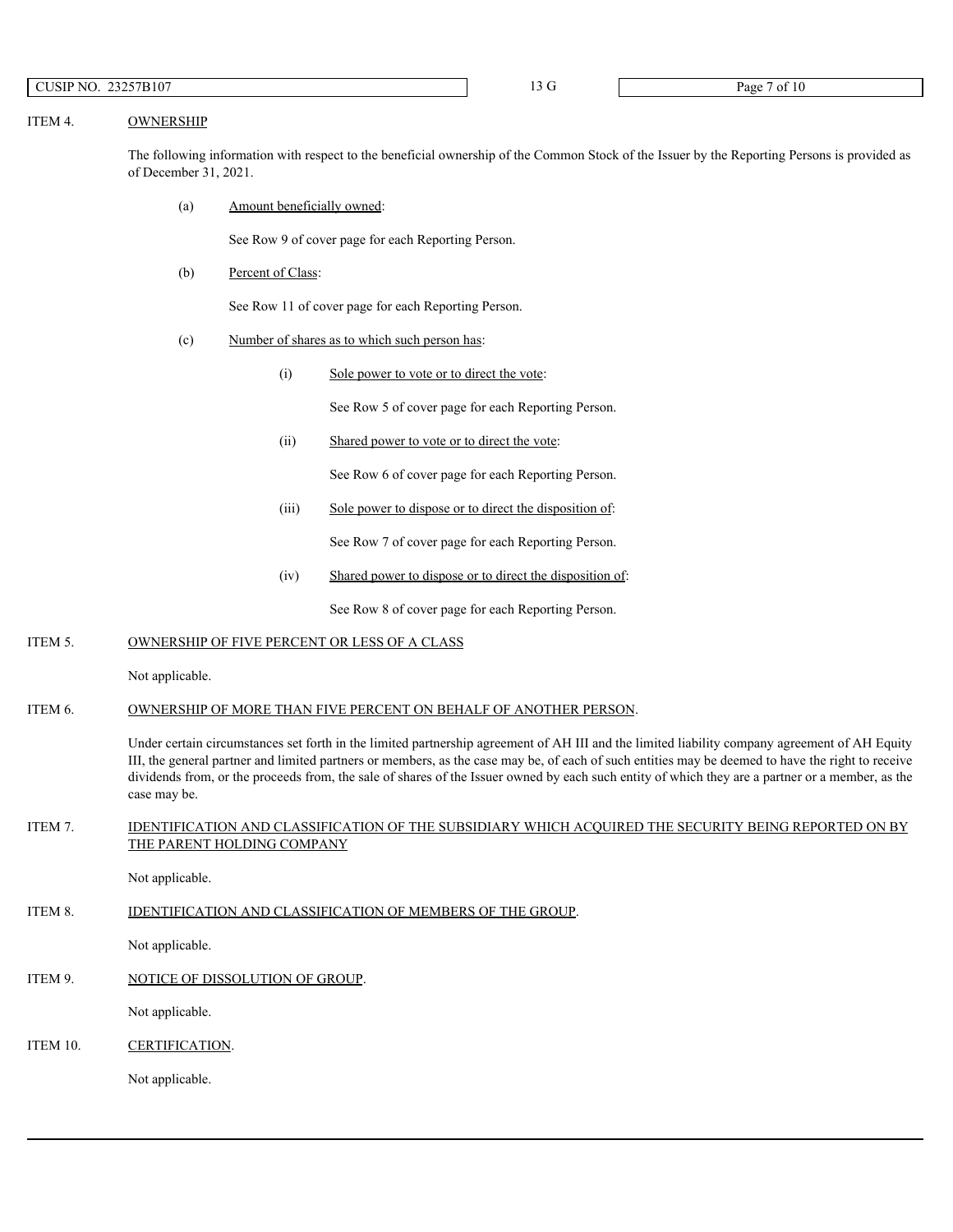| 23257B107<br>CUSIP NO. | $ -$ | Page<br>.<br>: 8 OI |  |
|------------------------|------|---------------------|--|
|                        |      |                     |  |

# **SIGNATURES**

After reasonable inquiry and to the best of my knowledge and belief, I certify that the information set forth in this statement is true, complete and correct.

Date: February 14, 2022

**Andreessen Horowitz Fund III, L.P. for itself and as nominee for Andreessen Horowitz Fund III-A, L.P. Andreessen Horowitz Fund III-B, L.P. Andreessen Horowitz Fund III-Q, L.P.**

By: AH Equity Partners III, L.L.C. Its: General Partner

By: /s/ Scott Kupor Scott Kupor, Chief Operating Officer

# **AH Equity Partners III, L.L.C.**

By: /s/ Scott Kupor Scott Kupor, Chief Operating Officer

# **Marc Andreessen**

/s/ Scott Kupor Scott Kupor, Attorney-in-fact for Marc Andreessen\*

# **Benjamin Horowitz**

/s/ Scott Kupor Scott Kupor, Attorney-in-fact for Benjamin Horowitz\*

\*Signed pursuant to a Power of Attorney already on file with the Securities and Exchange Commission.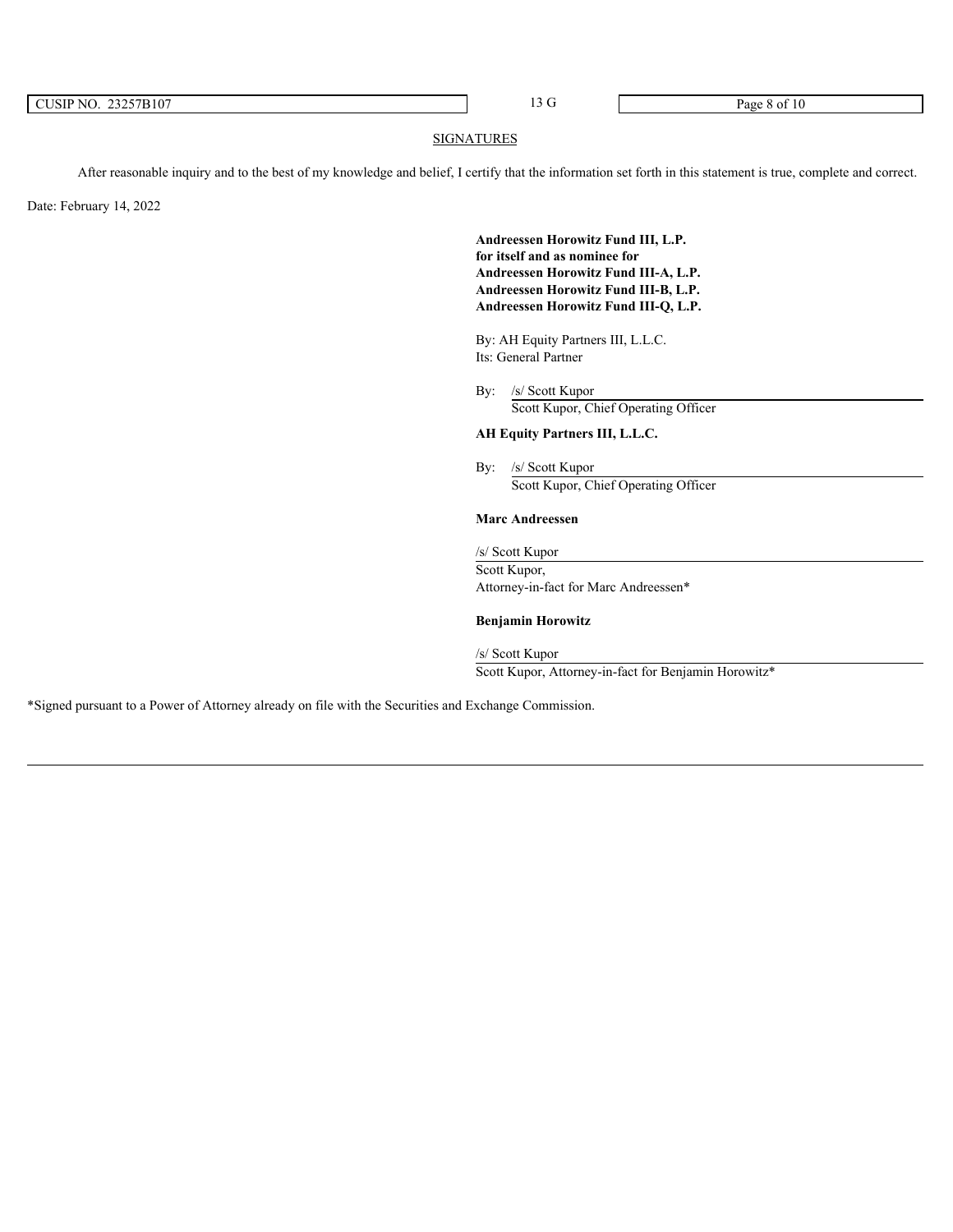# EXHIBIT INDEX

Exhibit Numbered Page Exhibit A: Agreement of Joint Filing 10

Found on Sequentially<br>Numbered Page<br>10